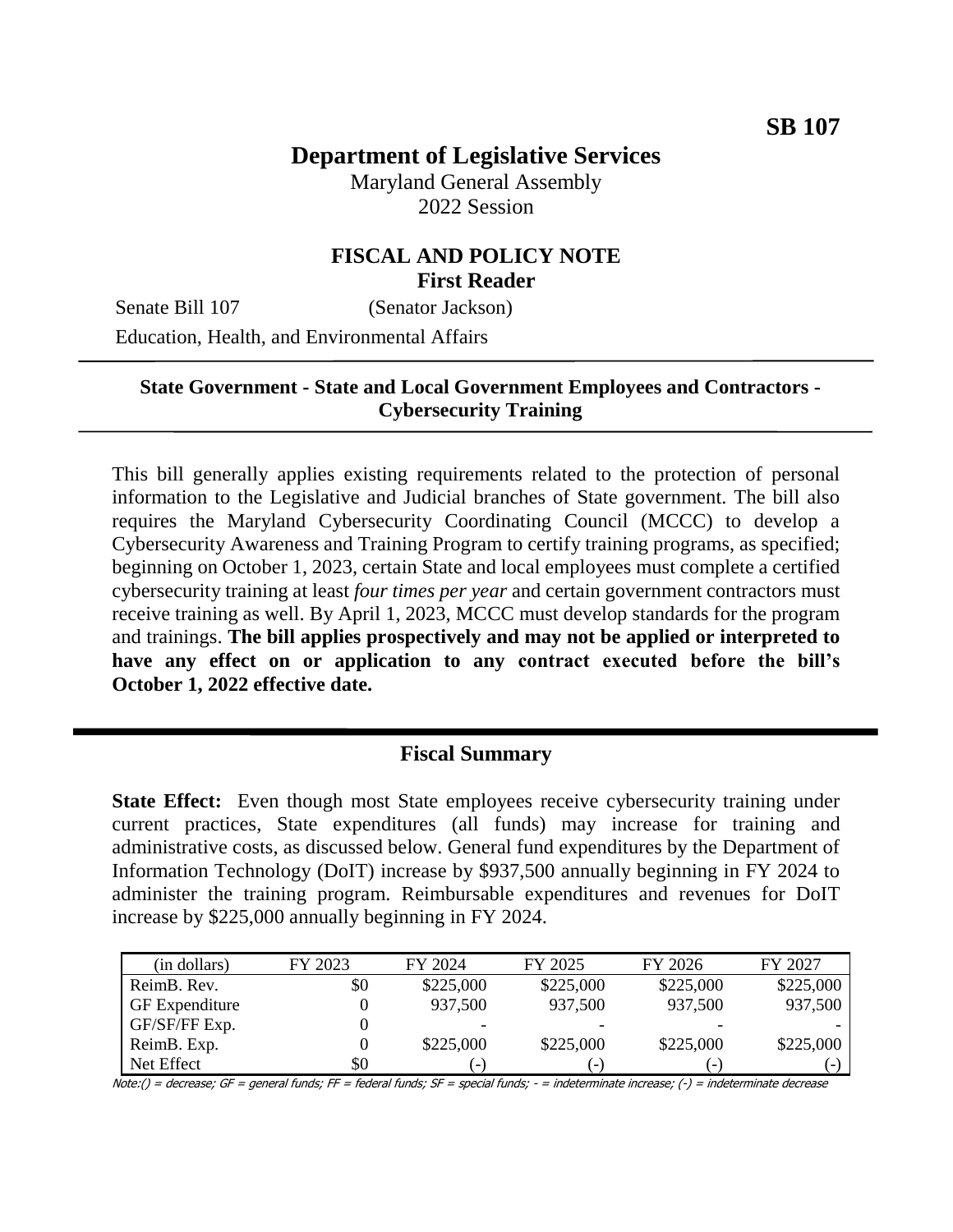**Local Effect:** Local government expenditures increase, in some cases potentially significantly, for cybersecurity training, administrative costs, and contract costs. **This bill may impose a mandate on a unit of local government.**

**Small Business Effect:** Potential meaningful.

# **Analysis**

#### **Bill Summary:**

#### *Cybersecurity Awareness and Training Program*

MCCC must develop a Cybersecurity Awareness and Training Program that includes a course of periodic cybersecurity training activities, each of which includes audits of the cybersecurity trainings. The State Chief Information Security Officer (SCISO) must coordinate with MCCC to annually certify trainings for use under the program and update standards for the maintenance of cybersecurity trainings. MCCC must determine the number of trainings to be certified and provide minimum standards for the training content. The bill establishes criteria that MCCC must use for the certification process. The SCISO may contract with a third party to certify the trainings.

Beginning October 1, 2023, MCCC must annually publish a list of the certified trainings on DoIT's website.

#### *Cybersecurity Training Requirements for State and Local Employees*

Beginning October 1, 2023, each State and local employee (including employees of the Legislative and Judicial Branches of State government) must complete a certified cybersecurity training if that employee's job duties include accessing a State or local government computer system or database. MCCC must ensure that each employee completes a training *at least four times* each year. A governmental unit may require other employees to complete cybersecurity trainings as well under specified conditions.

The bill establishes other requirements related to completion of the trainings, including (1) granting authority to the SCISO to determine specifications for State employee trainings and granting authority to the chief executives of each local governmental unit to determine specifications for their employees and (2) requiring local governments and chief executives of State agencies to verify to the SCISO that the training is taking place.

Additionally, the Secretary of Information Technology and local governments must conduct periodic audits, as specified, to ensure compliance with these requirements.

SB 107/ Page 2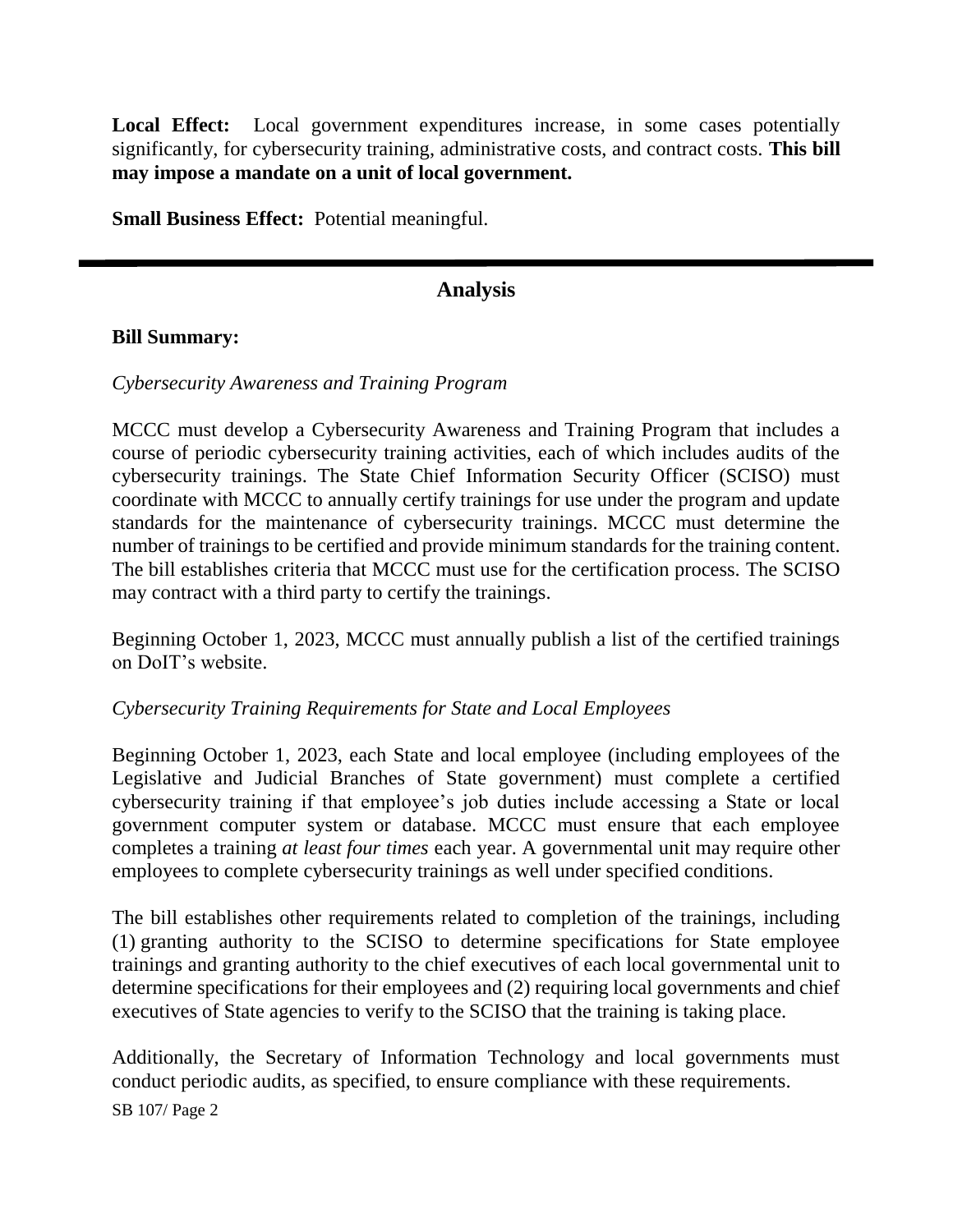## *Cybersecurity Training Requirements for Contractors*

The SCISO must approve a certified training course for contractors whose job duties include accessing a State or local government computer system or database. Each contractor with such access that is awarded a contract by a unit of State or local government must complete an approved training before beginning work under the contract and before any contract renewal term. The contractor must verify completion of the training to the appropriate unit of State or local government, and an employee who oversees a contractor must report the specified related information to the SCISO.

Additionally, a State or local government employee who oversees a contractor must conduct periodic audits to ensure compliance with these requirements.

## **Current Law:**

#### *Protection of Personal Information*

Chapter 304 of 2013 requires a unit of State or local government (except for the Legislative and Judicial branches of State government) that collects an individual's personal information to implement and maintain reasonable security procedures and practices appropriate to the nature of the information collected and the nature of the unit and its operations. Similarly, a unit that uses a nonaffiliated third party as a service provider (and discloses personal information about an individual) must require that the third party implement and maintain reasonable security procedures and practices.

"Reasonable security procedures and practices" means data security procedures and practices developed, in good faith, and set forth in a written information security policy. "Personal information" means an individual's first name or first initial and last name, personal mark, or unique biometric or genetic print or image, in combination with one or more of the following data elements:

- a Social Security number;
- a driver's license number, State identification card number, or other individual identification number issued by a unit of State government;
- a passport number or other identification number issued by the United States government;
- an individual Taxpayer Identification Number; or
- a financial or other account number, credit card number, or credit card number that (in combination with a security code, access code, or password) would permit access to an individual's account.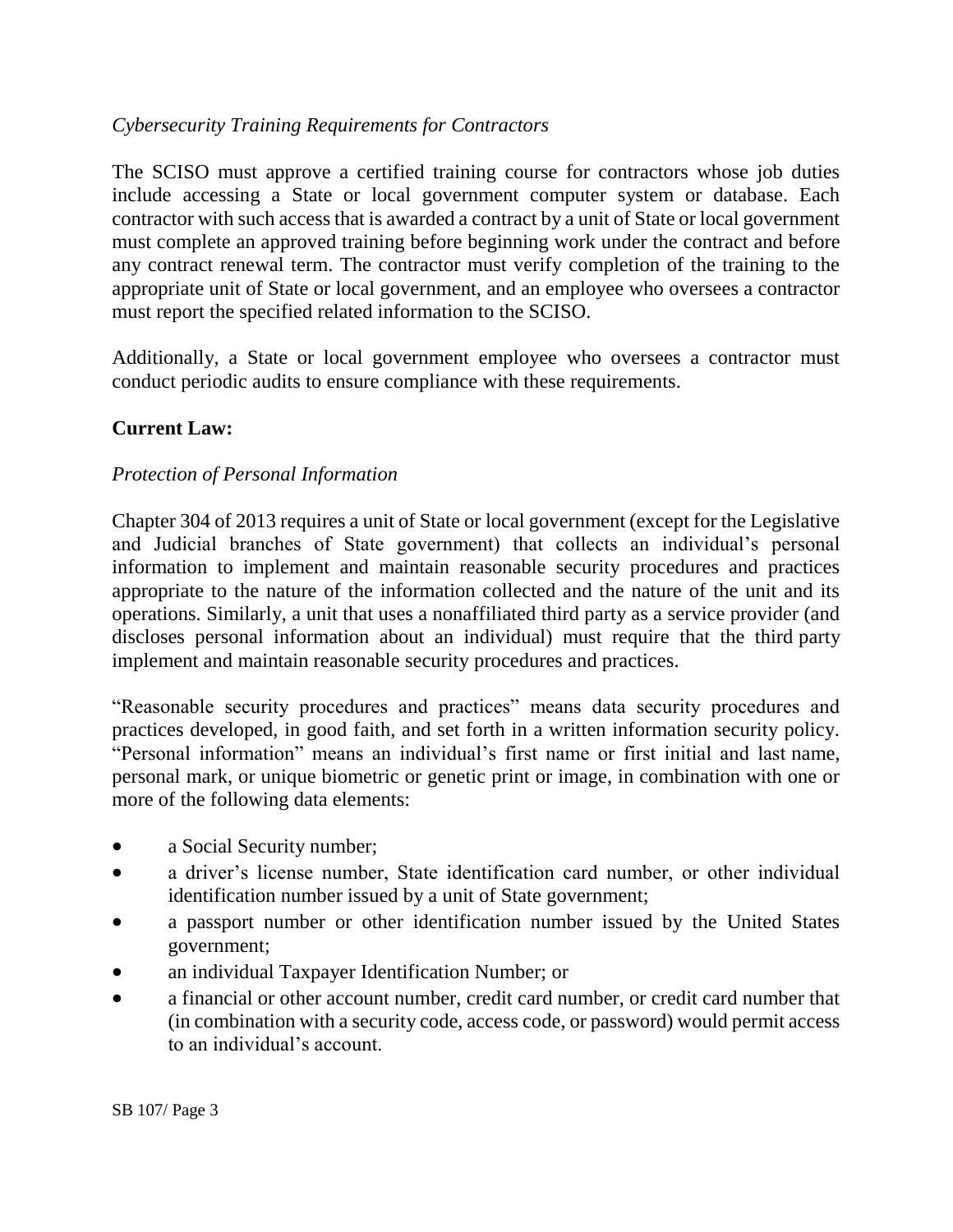Personal information does not include a voter registration number.

# *Maryland Cybersecurity Coordinating Council*

[MCCC](https://msa.maryland.gov/msa/mdmanual/26excom/html/10cybercoord.html) was created in 2019 by [Executive Order 01.01.2019.017](https://governor.maryland.gov/wp-content/uploads/2019/06/Maryland-Cyber-Defense-Initiative-EO-01.01.2019.07.pdf) to advise and make recommendations to the SCISO on strategy and implementation of cybersecurity initiatives and recommendations. Further, it provides advice and recommendations for building and sustaining the State's capability to identify, mitigate, and detect cybersecurity risk, as well as how to respond to and recover from cybersecurity-related incidents. MCCC is chaired by the SCISO and includes 11 *ex officio* members, all of which are Secretaries of large or public-safety oriented State agencies.

For more information on cybersecurity issues in the State and across the nation and the MCCC, please see the **Appendix – Cybersecurity**.

**State Fiscal Effect:** Since the vast majority of State employees access State computer systems and databases to some extent in their duties (as almost every State employee has a State email address for correspondence), most or all State employees must receive cybersecurity training under the bill. Moreover, DoIT and State agencies must ensure that State contractors receive training as well, if they have access to State systems, which many likely do. DoIT advises that, under its current cybersecurity training practices:

- 60,000 State employees (about 93%) receive annual cybersecurity training;
- this training is provided by one company (Infosec), and the annual cost per user who receives the training is \$1.50;
- DoIT contracts with and pays Infosec and collects reimbursable revenues from State agencies; and
- to administer the training program, DoIT uses a third-party contractor for 1.25 full-time-equivalent (FTE) positions at \$125 per hour (these costs are borne by DoIT and not the agencies).

#### *Department of Information Technology*

The bill's certification, training, and audit requirements are generally split between the Secretary of Information Technology and MCCC. Since MCCC is chaired by the SCISO, who is part of DoIT, for purposes of this analysis, it is assumed that DoIT continues to administer the State's information technology (IT) training program. As noted above, the bill establishes additional requirements and regulatory processes related to cybersecurity training that are substantially different than processes currently in use, and DoIT requires additional staff and resources to handle the new responsibilities. MCCC can develop standards and guidelines for the trainings using existing budgeted resources.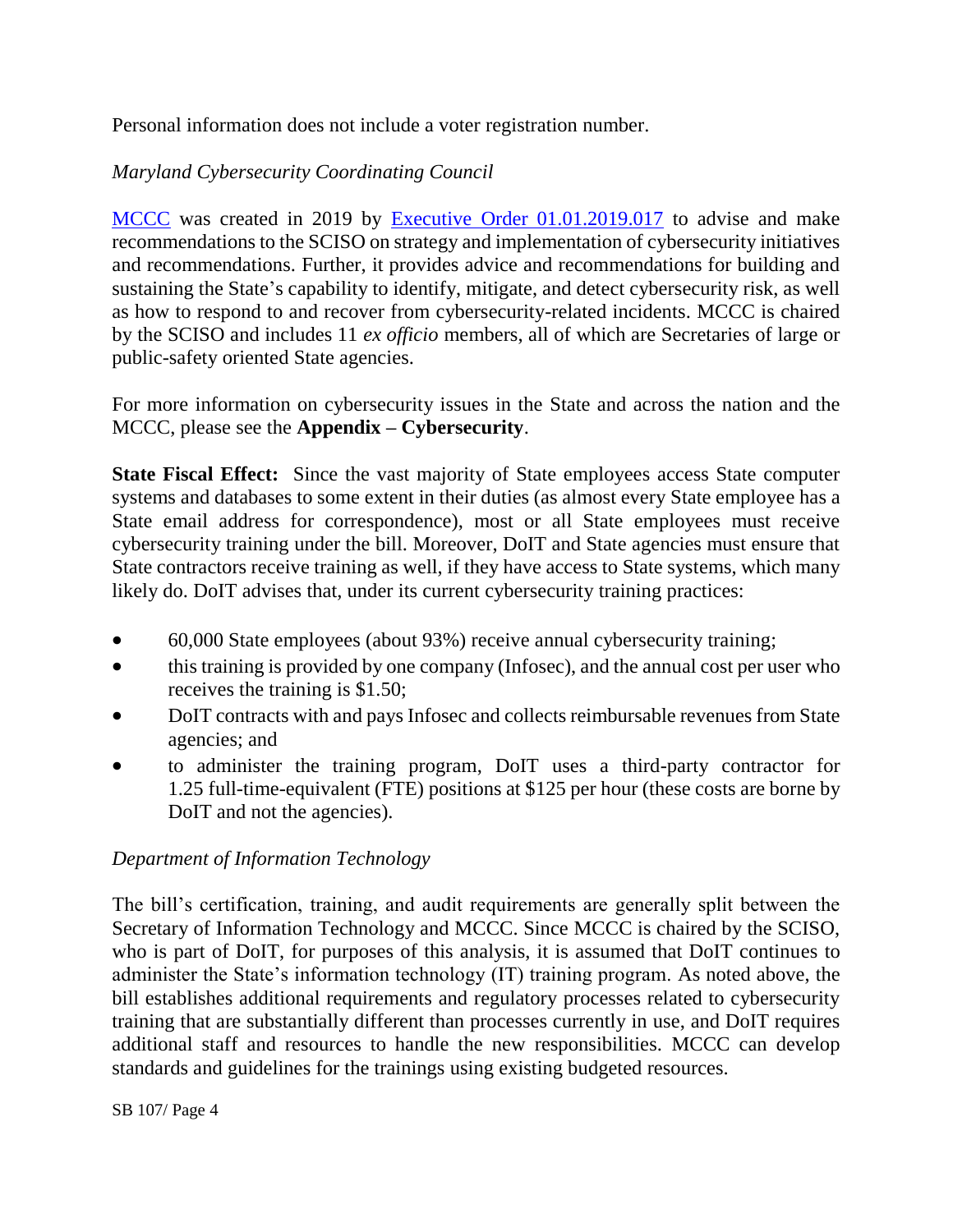Typically, full-time permanent staff would be most appropriate to perform related duties; however, DoIT advises that it has historically been unable to hire professional staff with the cybersecurity training and expertise required to implement the bill at the salary levels allowed by the State's salary schedule. Therefore, for purposes of this analysis, it is assumed that DoIT engages a third-party contractor to evaluate and certify training programs, work with and audit State agencies, and oversee and administer the cybersecurity training program for State contractors (estimated to be about 90,000 contractors).

Thus, general fund expenditures increase by an estimated \$937,500 annually beginning in fiscal 2023. The estimate is based on DoIT's existing contract costs to oversee and administer the cybersecurity program for State employees. Specifically, DoIT pays \$125 per hour to its third-party contractor for about 2,500 hours each year (1.25 FTEs) to manage and oversee the provision of cybersecurity training to 60,000 State employees. The estimate includes 3.75 additional FTE staff with cybersecurity expertise from DoIT's current contractor at the same hourly rate and assumes (1) 1.75 additional FTE (totaling \$437,500) to provide additional support and oversight for the provision of training to about 90,000 contractors and (2) 2.0 additional FTE (totaling \$500,000) to annually evaluate and certify training programs and to perform audits of State agencies and contractors to ensure compliance.

The estimate assumes that the new contract takes effect on July 1, 2023 (fiscal 2024), following the completion of standards in April of that year, so that the contractors can fully organize and develop the necessary processes to begin the auditing and oversight processes when government units begin to meet the bill's training requirements on October 1, 2023.

DoIT advises that expanding its existing training process through Infosec increases total costs across all State agencies by \$225,000 annually to train employees not currently receiving training. Since DoIT is a fee-for-service agency, it is assumed that that these costs are passed on to the State agencies. Therefore, reimbursable revenues and expenditures for DoIT increase by \$225,000 annually beginning in fiscal 2024, the year that agencies must begin to adhere to the bill's training requirements.

#### *Costs to State Agencies*

State agencies are likely to experience additional costs due to the training requirements and processes established by the bill for two reasons.

First, each State agency must administer and oversee cybersecurity training for State contractors. Although additional staff hired by DoIT provide general oversight for this requirement, State agencies likely need to assist in coordinating the trainings and conducting the required audits to ensure compliance. Carrying out these responsibilities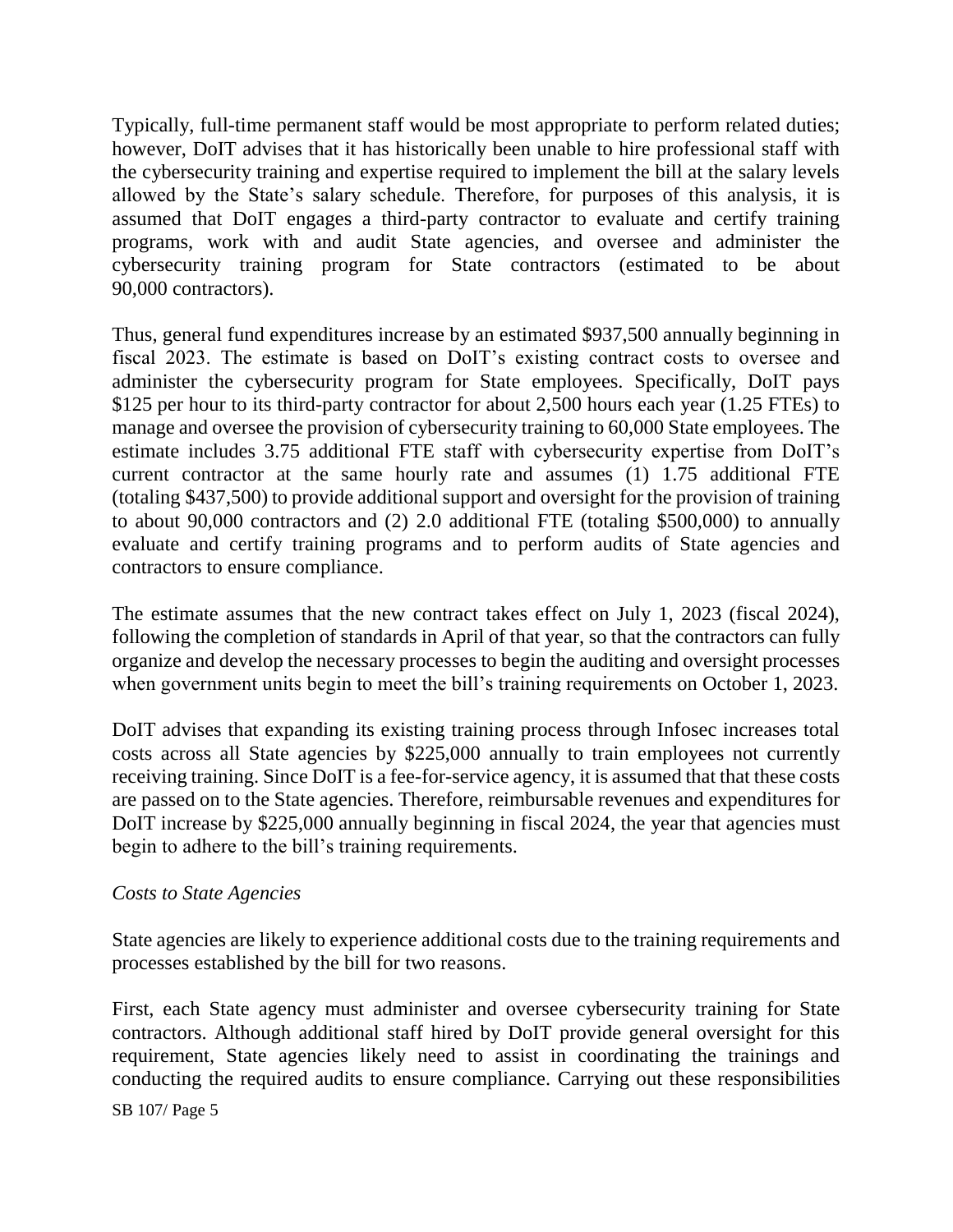may, in some cases, require additional staffing resources, but a reliable estimate across all agencies is not feasible. Costs associated with those resources are likely to be minimal or nonexistent for many agencies that do not engage many contractors, but they could be significant for larger agencies like the Maryland Department of Transportation.

Second, as contractors receive training, either the State agency will pay for the training directly (resulting in direct additional costs) or require contractors to pay for the training themselves. Contractors may then pass these costs on to State agencies by increasing the price of the contracts. As noted above, DoIT advises that expanding its existing training process through Infosec increases total costs across all State agencies by \$225,000 annually. To the extent this is how the bill is implemented, there is no significant impact on any one State agency for the additional training costs.

**Local Expenditures:** The Maryland Association of Counties advises that all county governments currently require employees to receive some sort of annual cybersecurity training. Based on the responses received for this fiscal and policy note, the training frequency and programs vary from locality to locality. For example, (1) Montgomery County advises that it provides monthly trainings for its employees, but significantly more of its contractors are required to receive training under the bill, increasing costs by about \$150,000 annually; (2) Baltimore City advises that it requires employees and contractors to receive quarterly training; and (3) Kent County advises that only its IT staff receive annual cybersecurity training. No local government discussed whether it currently conducts audits to ensure the trainings are taking place.

As such, many local governments are likely to experience additional administrative and contract costs due to the training requirements and processes required by the bill. The total cost could be significant for a local government if its current training program is not certified by MCCC or if it does not currently require any or all contractors to receive cybersecurity training.

**Small Business Effect:** A small business that provides cybersecurity training and has a program certified by DoIT may experience significantly more business under the bill due to the large of number of State and local employees and contractors who must participate in training.

## **Additional Information**

**Prior Introductions:** HB 1129 of 2021, a bill with similar provisions, received a hearing in the House Health and Government Operations Committee, but no further action was taken.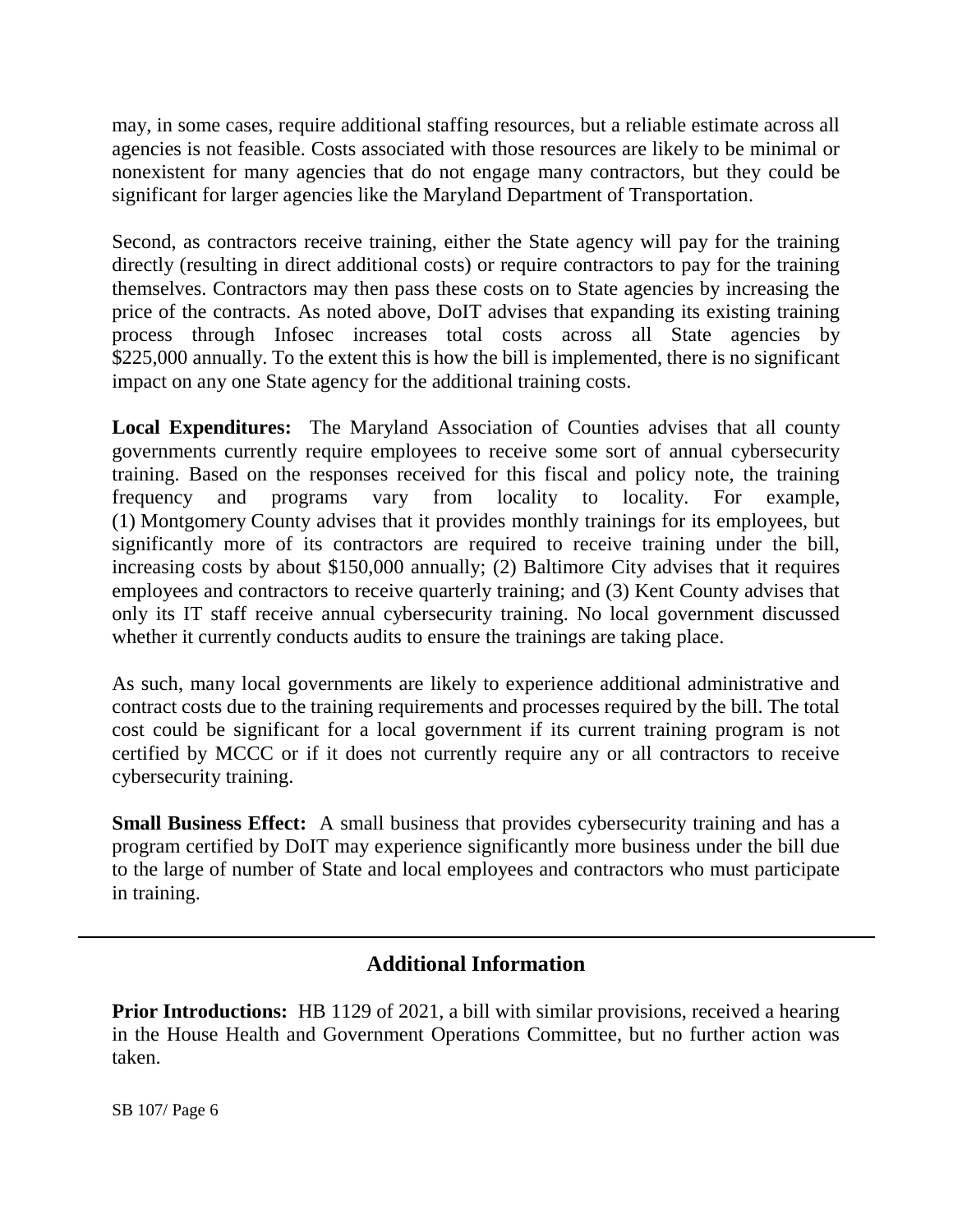**Designated Cross File:** HB 5 (Delegate Krimm) - Health and Government Operations.

**Information Source(s):** Department of Information Technology; Department of Commerce; Maryland Department of Aging; Maryland Department of Emergency Management; Office of the Attorney General; Maryland State Treasurer's Office; Judiciary (Administrative Office of the Courts); Maryland State Department of Education; Maryland School for the Deaf; Maryland Higher Education Commission; Maryland State Library Agency; Maryland Department of Agriculture; Maryland Department of the Environment; Department of General Services; Department of Housing and Community Development; Department of Human Services; Department of Juvenile Services; Maryland Department of Labor; Department of Natural Resources; Maryland Department of Planning; Department of Public Safety and Correctional Services; Department of State Police; Maryland Department of Transportation; Department of Veterans Affairs; Health Benefit Exchange; Maryland Insurance Administration; Maryland Association of Counties; Baltimore City; Kent, Montgomery, and Worcester counties; Washington Suburban Sanitary Commission; Maryland Municipal League; Town of Leonardtown; Town of Riverdale Park; Baltimore City Public Schools; Prince George's County Public Schools; Department of Legislative Services

**Fiscal Note History:** First Reader - January 21, 2022 js/mcr

Analysis by: Richard L. Duncan Direct Inquiries to:

(410) 946-5510 (301) 970-5510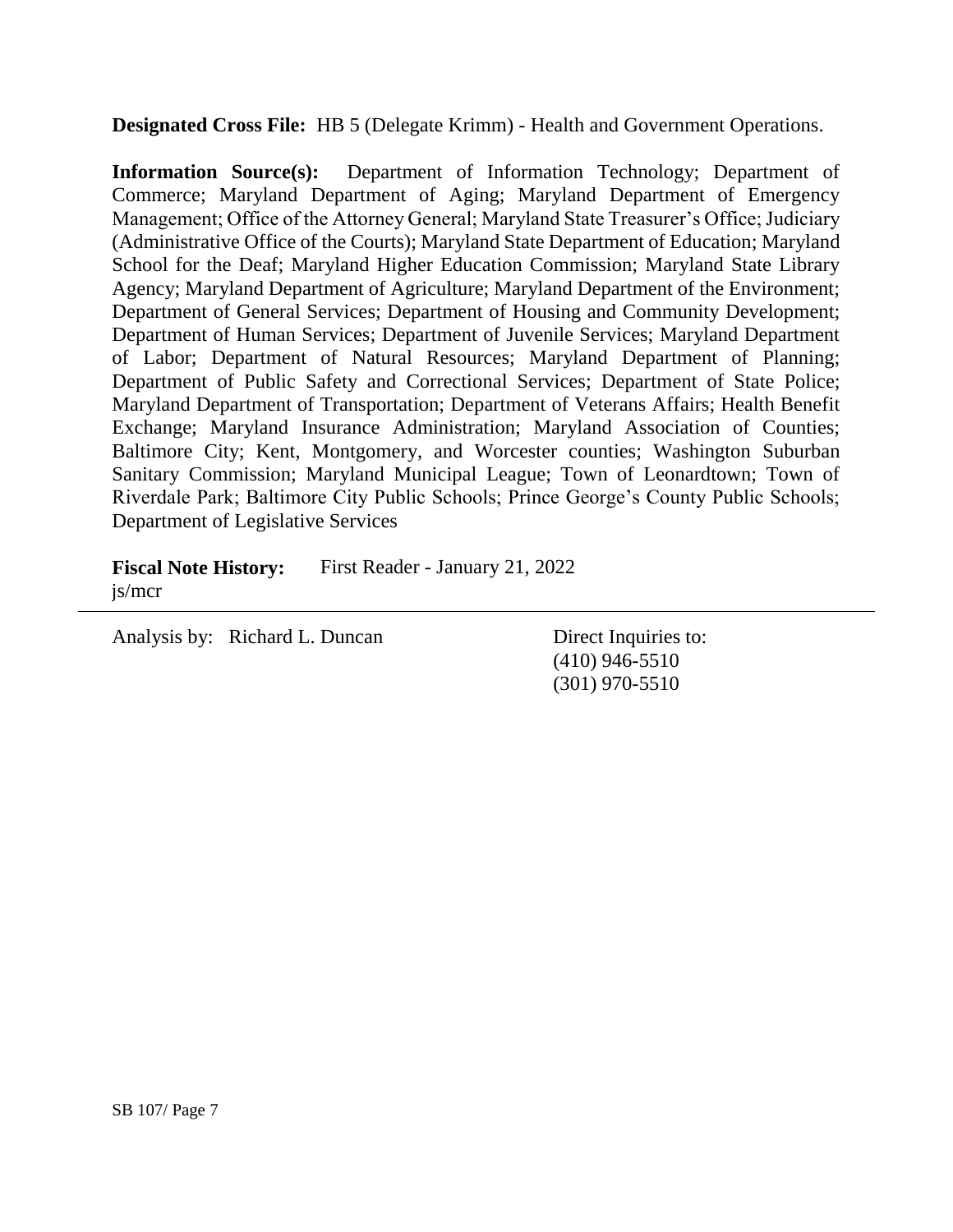# **Appendix – Cybersecurity**

#### *Cybersecurity Issues in the Nation and State*

In recent years, cybersecurity and privacy issues have received significant attention from the general public and policymakers as a result of the many ransomware attacks, data breaches, and other cyberattacks that have taken place in the nation and the State. Globally, from 2019 through 2021, the Center for Strategic and International Studies identified [over](https://www.csis.org/programs/strategic-technologies-program/significant-cyber-incidents)  [300 cyberattacks and data breaches](https://www.csis.org/programs/strategic-technologies-program/significant-cyber-incidents) (many of which involved the United States) involving (1) government agencies; (2) defense and high-tech companies; or (3) economic crimes with losses of more than \$1 million.

Maryland governmental entities have often been the victim of significant cyberattacks in recent years. For example:

- in 2019, (1) Baltimore City government's computer systems were [infected with](https://www.engadget.com/2019-05-08-baltimore-city-government-ransomware-attack.html)  [ransomware](https://www.engadget.com/2019-05-08-baltimore-city-government-ransomware-attack.html) that made the systems inaccessible and unavailable for weeks and (2) the Maryland Department of Labor's [licensing database was breached;](https://www.baltimoresun.com/business/bs-bz-department-of-labor-hacked-20190705-story.html) the personal identifiable information (PII) of as many as 78,000 licensees may have been accessed by the hackers;
- in November 2020, Baltimore County Public Schools' information technology (IT) systems [were made unusable by a ransomware attack;](https://www.bbc.com/news/technology-55129564) and
- in 2021, (1) multiple southern Maryland towns [lost computer access](https://www.thebaynet.com/articles/0721/multiple-southern-maryland-towns-hit-by-ransomware-attack-facing-lofty-demands.html) after a third-party vendor was the victim of a ransomware attack and (2) the Maryland Department of Health was the victim of a cyberattack, resulting in the delay of [pandemic data and other information.](https://www.baltimoresun.com/health/bs-hs-mdh-website-down-20211206-o2ky2sn5znb3pdwtnu2a7m5g6q-story.html)

Additionally, in November 2021, the Virginia Legislature was the victim of a ransomware [attack.](https://www.washingtonpost.com/dc-md-va/2021/12/13/virginia-general-assembly-cyber-attack/)

#### *Cybersecurity Governance – Generally*

In June 2019, the Governor signed [Executive Order 01.01.2019.07, which creates the](https://governor.maryland.gov/wp-content/uploads/2019/06/Maryland-Cyber-Defense-Initiative-EO-01.01.2019.07.pdf)  [Maryland Cyber Defense Initiative](https://governor.maryland.gov/wp-content/uploads/2019/06/Maryland-Cyber-Defense-Initiative-EO-01.01.2019.07.pdf) to strengthen the State's ability to manage the effects of a cybersecurity incident. The initiative creates the Office for Security Management within the Department of Information Technology (DoIT) and charges the office with responsibility for the direction, coordination, and implementation of an overall cybersecurity strategy for all Executive Branch IT systems. The office is led by the State chief information security officer (SCISO), who is appointed by the Governor. The order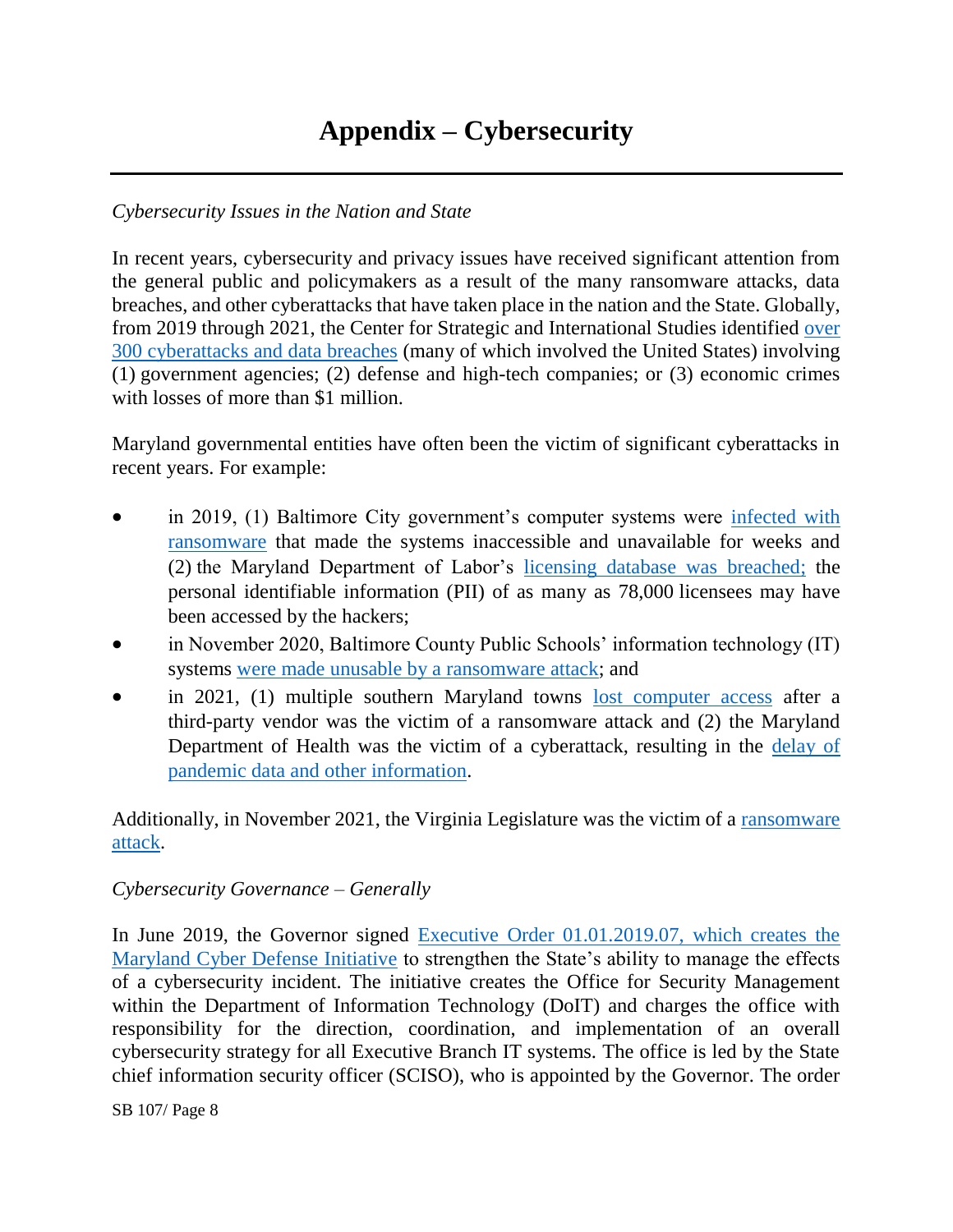also established the Maryland Cybersecurity Coordinating Council to assist SCISO and the office in their duties.

In that same month, DoIT released the **State of Maryland Information Technology Security** [Manual.](https://doit.maryland.gov/Documents/Maryland%20IT%20Security%20Manual%20v1.2.pdf) The manual currently serves as the primary policy for establishing and defining the State's IT security practices and requirements; all State agencies are required to adhere to the manual.

#### *Recent State Action*

During the 2021 legislative session, multiple pieces of legislation were enacted to enhance State cybersecurity and resilience.

- Chapter 218 of 2021 requires the Secretary of Information Technology to consult with the Attorney General to oversee a consistent cybersecurity strategy specifically for the Executive Branch.
- Chapter 683 of 2021 establishes the Center for Cybersecurity at the University of Maryland Baltimore County in order to provide research and support for cybersecurity-related activities.
- Chapter 425 of 2021 expands the list of network-related prohibited acts on a broad array of computer networks in the State. Chapter 425 also prohibits a person from performing acts to impair network functioning, including exceeding authorized network access and distributing valid access codes to unauthorized persons, on public school or health care facility networks.

In July 2021, the Governor announced several new cybersecurity measures that his office will be undertaking, including (1) a new partnership with the National Security Agency; (2) a memorandum of understanding with the University of Maryland Baltimore County to establish the Maryland Institute of Innovative Computing; and (3) an executive order creating a statewide privacy framework to govern the manner in which the State secures the PII of its citizens.

## *Maryland Cybersecurity Council Study*

SB 107/ Page 9 The Maryland Cybersecurity Council is required to work with the National Institute of Standards and Technology, as well as other federal agencies, private-sector businesses, and private cybersecurity experts to address State cybersecurity issues. Over the 2021 interim, a council workgroup conducted a review and study of the State's cybersecurity governance and resilience. Through the study, the workgroup developed numerous recommendations for the State to improve and enhance its system. The recommendations include codifying the aforementioned executive order that established the Maryland Cyber Defense Initiative